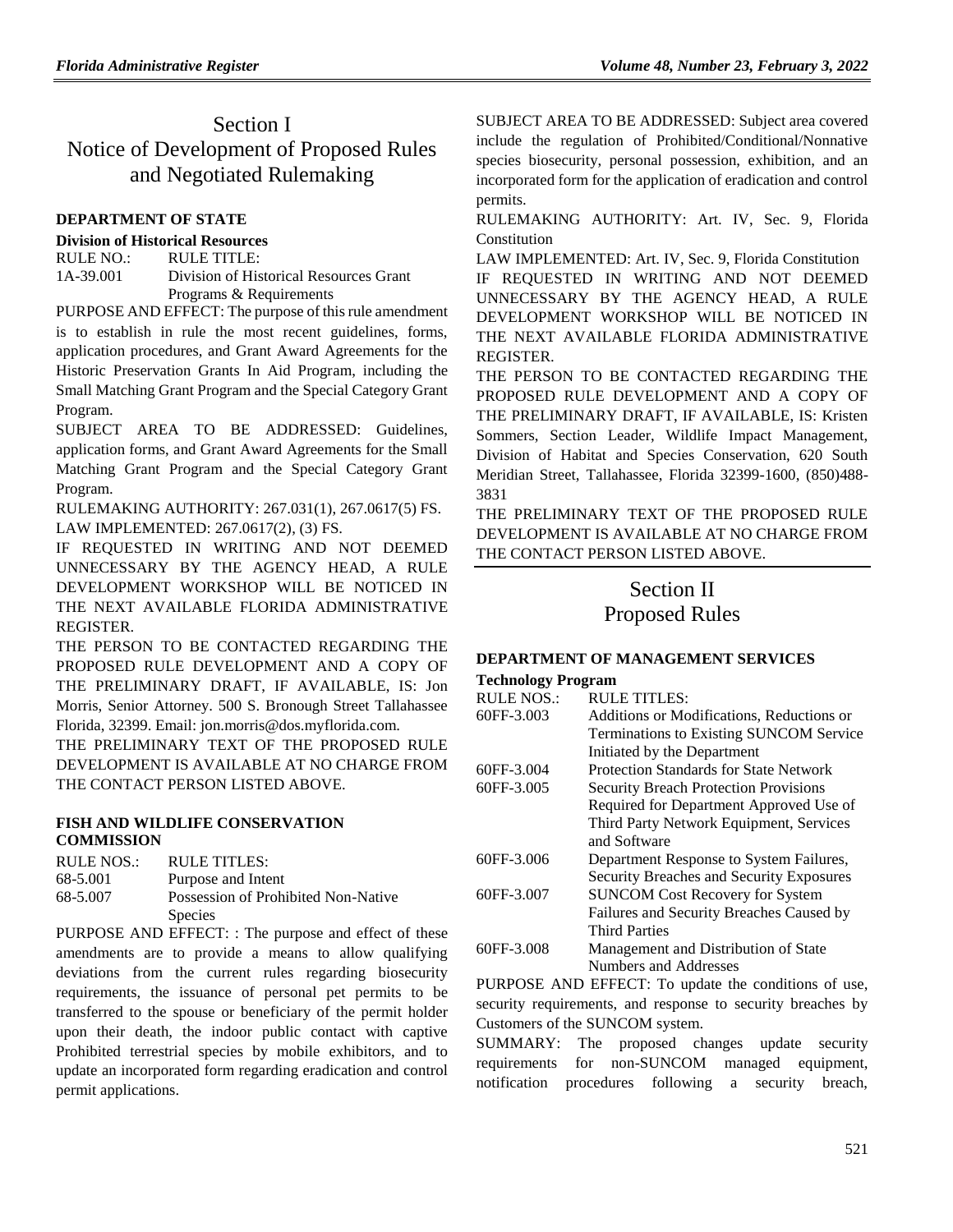Department and Customer response to security breaches, cost recovery, and management of state numbers and addresses.

SUMMARY OF STATEMENT OF ESTIMATED REGULATORY COSTS AND LEGISLATIVE RATIFICATION:

The Agency has determined that this will not have an adverse impact on small business or likely increase directly or indirectly regulatory costs in excess of \$200,000 in the aggregate within one year after the implementation of the rule. A SERC has not been prepared by the Agency.

The Agency has determined that the proposed rule is not expected to require legislative ratification based on the statement of estimated regulatory costs or if no SERC is required, the information expressly relied upon and described herein: the agency, utilizing the expertise of division personnel, determined no SERC was required based on the nature of the rule and after completing the SERC checklist analysis.

Any person who wishes to provide information regarding a statement of estimated regulatory costs, or provide a proposal for a lower cost regulatory alternative must do so in writing within 21 days of this notice.

RULEMAKING AUTHORITY: [282.702\(2\),](https://www.flrules.org/gateway/statute.asp?id=282.702(2)) (9), [282.707\(2\),](https://www.flrules.org/gateway/statute.asp?id=%20282.707(2)) F.S.

LAW IMPLEMENTED: [282.702\(2\),](https://www.flrules.org/gateway/statute.asp?id=282.702(2)) (8), (12), [282.703,](https://www.flrules.org/gateway/statute.asp?id=%20282.703) [282.704,](https://www.flrules.org/gateway/statute.asp?id=%20282.704) [282.705,](https://www.flrules.org/gateway/statute.asp?id=%20282.705) [282.706,](https://www.flrules.org/gateway/statute.asp?id=%20282.706) [282.707,](https://www.flrules.org/gateway/statute.asp?id=%20282.707) F.S.

IF REQUESTED WITHIN 21 DAYS OF THE DATE OF THIS NOTICE, A HEARING WILL BE SCHEDULED AND ANNOUNCED IN THE FAR.

THE PERSON TO BE CONTACTED REGARDING THE PROPOSED RULE IS: Robert Downie, Deputy Director, Division of Telecommunications, 4050 Esplanade Way, Tallahassee, Florida 32399, Robert.Downie@dms.fl.gov, (850)922-2963. A copy of the proposed rule is also available at https://www.dms.myflorida.com/agency\_administration/gener al\_counsel/rulemaking.

#### THE FULL TEXT OF THE PROPOSED RULE IS:

## **60FF-3.003 Additions or Modifications, Additions, Reductions or Terminations to Existing SUNCOM Service Initiated by the Department.**

(1) through (2) No change.

(3) The terms of the applicable contract for the SUNCOM service shall be the basis for the Department's notice obligation to vendors when requesting a change to a service. If the applicable contract fails to address these notice obligations:

(a) through (b) No change.

(c) Modifications requiring physical actions shall be implemented within thirty (30) days from the date a request from the Department is issued a period that is customary for the vendor in serving large business customers.

Rulemaking Authority 282.702(2), (9), 282.707(2) FS. Law Implemented 282.702(2), (8), (12), 282.703, 282.704, 282.705, 282.706, 282.707 FS. History–New 6-25-08, Amended .

### **60FF-3.004 Protection Standards for State Network.**

To protect the integrity, predictability and availability of state communications services, Customers shall adhere to the following security specifications and directives:

(1) No change.

(2) Absent written approval from the Department, the following are prohibited:

(a) Any non-SUNCOM Backdoor connections to or from the State Intranet without SUNCOM managed or sanctioned filtering;

(b) through (c) No change.

(d) Any configuration creating non-SUNCOM managed remote access Connections to or from the State Intranet; and .

(e) Any non-SUNCOM managed equipment without twofactor authentication access. Authentication factors include, but are not limited to, something a person knows (e.g., password or personal identification number) and something a person has (e.g., cryptographic identification device or token).

(3) No change.

(4) The Department shall take several findings into consideration in determining whether or not to approve any of the conditions described in subsection 60FF-3.004(2), F.A.C. Those findings shall determine whether or not the Customer has in place:

(a) The appropriate and generally accepted processes for protecting the State Intranet and;

(b) A modern firewall using contemporary tools and functionality for protecting the State Intranet and;

(c) Trained staff available to inform and work with the Department and;

(d) Monitoring activities and modern tools that are adequate for protecting the State Intranet; and;

(e) Ongoing transparent access available to the Department to the information necessary to verify paragraphs  $(a) - (d)$  these things and perform associated diagnostics.

 $(5)$  Customers shall not use or allow No scanning tools, Traffic generating stress testing of applications or communications, or network topology discovery tools that automatically generate repeated contact with other nodes outside the Customer's Sub-network or across the SUNCOM network, are allowed to be used without written authorization from the Department. Customers shall request authorizations via email through Authorizations can be obtained via an electronic mail request and reply with the SUNCOM Network Operations Center. If the Customer is requesting authorization of a repetitive activity, the request must comprehensively define Said authorization may include provisions for repetitive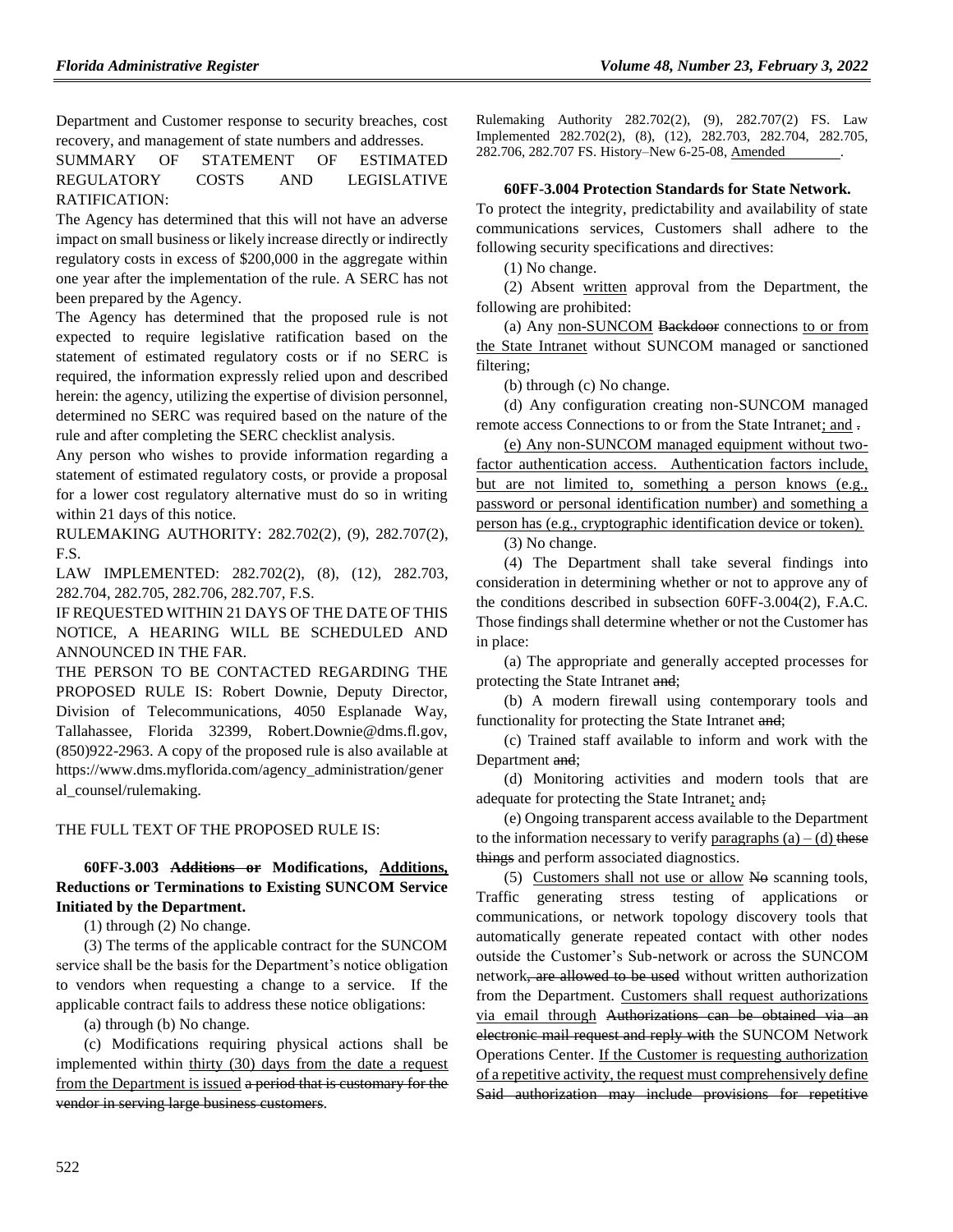activities if the request for authorization comprehensively defines the repetitive activity. Authorizations shall be granted based upon the Department verifying that:

(a) The extent of the activity shall not affect or alarm SUNCOM, its Providers and Customers.

(b) And Tthe activity shall not impair the capacity of SUNCOM circuits to accommodate communications traffic; and.

 $(b)$  (e) And Tthe initiator of the activity shall coordinate the timing and extent of the activity to minimize impact on the State Network and its Customers.

(6) The Customer's Chief Information Security Manager Officer, as established by sSection 282.318(4)  $(3)(a)$ , F.S., or the highest level information security official for the Customer, shall work with the Department to ensure that the Customer adheres to the Department's security rules and any SUNCOM service requirement based on the appropriate technical specifications and procedures associated with the applicable service, as outlined in the Portfolio of Services.

(a) Customers shall adhere to all other applicable security requirements, including, but not limited to, chapter 282, F.S., and Rule Chapter 60GG-2, F.A.C.

(b) The Customer's designees are responsible for:

1. Kkeeping any Unauthorized Traffic or Connection from traversing the SUNCOM network; and

2. Notifying the SUNCOM Network Operations Center (888-478-6266) immediately upon discovery, and in no case more than fifteen (15) minutes after, a Security Exposure (e.g., a virus, Denial of Service, worm, hoax email, discovery of hacking tools, or altered data) that impacts or has the potential to impact the State's information resource is suspected or confirmed.

(7) Network Solutions obtained outside the official SUNCOM offering are subject to the Security Breach Protection provisions stated in Rules 60FF-3.004, F.A.C., through 60FF-3.007, F.A.C., and shall be documented by the Customer, as required in subsection 60FF-1.008(6), F.A.C., for Required Users or in Rule 60FF-1.013, F.A.C., for other Customers non-Required Users.

(8) SUNCOM communication Traffic shall be monitored by the Department's Division of Telecommunications Department for Unauthorized Activity. The Department will report vViolations shall be reported to the Customer having appeared to have facilitated the Unauthorized Activity as well as and/or the appropriate authority with jurisdiction over associated prevention and enforcement, which shall include the Florida Digital Service that Agency for Enterprise Information Technology, and be remedied through the provisions of Rule 60FF-3.006, F.A.C.

(9) No change.

(10) Customers shall be responsible for resolving all Ssecurity Bbreaches, and Security Eexposures, and System Failures defined in these rules for conditions within the Customer's purview and shall cooperate with the Department on SUNCOM resolution efforts through the provisions of Rule 60FF-3.006, F.A.C.

Rulemaking Authority 282.702(2), (9), 282.707(2) FS. Law Implemented 282.702(2), (8), (12), 282.703, 282.704, 282.705, 282.706, 282.707 FS. History–New 6-25-08, Amended .

### **60FF-3.005 Security Breach Protection Provisions Required for Department Approved Use of Third Party Network Equipment, Services and Software.**

(1) All Customers Required Users and Users of the State Intranet shall adhere to these requirements for any purchase or lease of Network Services, Network Software, or Network Equipment through means other than SUNCOM Services.

(2) No change.

Rulemaking Authority 282.702(2), (9), 282.707(2) FS. Law Implemented 282.702(2), (8), (12), 282.703, 282.704, 282.705, 282.706, 282.707 FS. History-New 6-25-08, Amended

#### **60FF-3.006 Department Response to System Failures, Security Breaches and Security Exposures.**

(1) If there is a Security Breach, Security Exposure or System Failure resulting from implementation of Network Services, Network Software, or Network Equipment purchased or leased from sources other than SUNCOM by a Customer Required Users and Users of the State Intranet, the Department's Division of Telecommunications, Department in consultation with the Florida Digital Service, will Agency for Enterprise Information Technology shall take whatever action the Department deems necessary to protect the integrity, predictability, and availability of the State Network and protect SUNCOM Customers following the escalation steps defined below:

(a) The Customer Customers shall remedy any Security Breach, or Security Exposure, or System Failure in coordination while in communications with the Department's Division of Telecommunications Department and the Florida Digital Service Agency for Enterprise Information Technology.

(b) In the event that the Ceustomer cannot remedy the Security Breach, or Security Exposure, or System Failure, the Customer shall grant the Department shall be granted access to, and, if deemed necessary by the Department, and/or control of any resources the Department declares to be related to the Security Breach, Security Exposure, or System Ffailure<del>, breach</del> or exposure.

(c) Based on the Department's determination that steps (a) and (b), above, have failed to resolve the Security Breach,  $\theta$ Security Exposure, or System Failure in a manner that will protect the integrity, predictability and availability of the State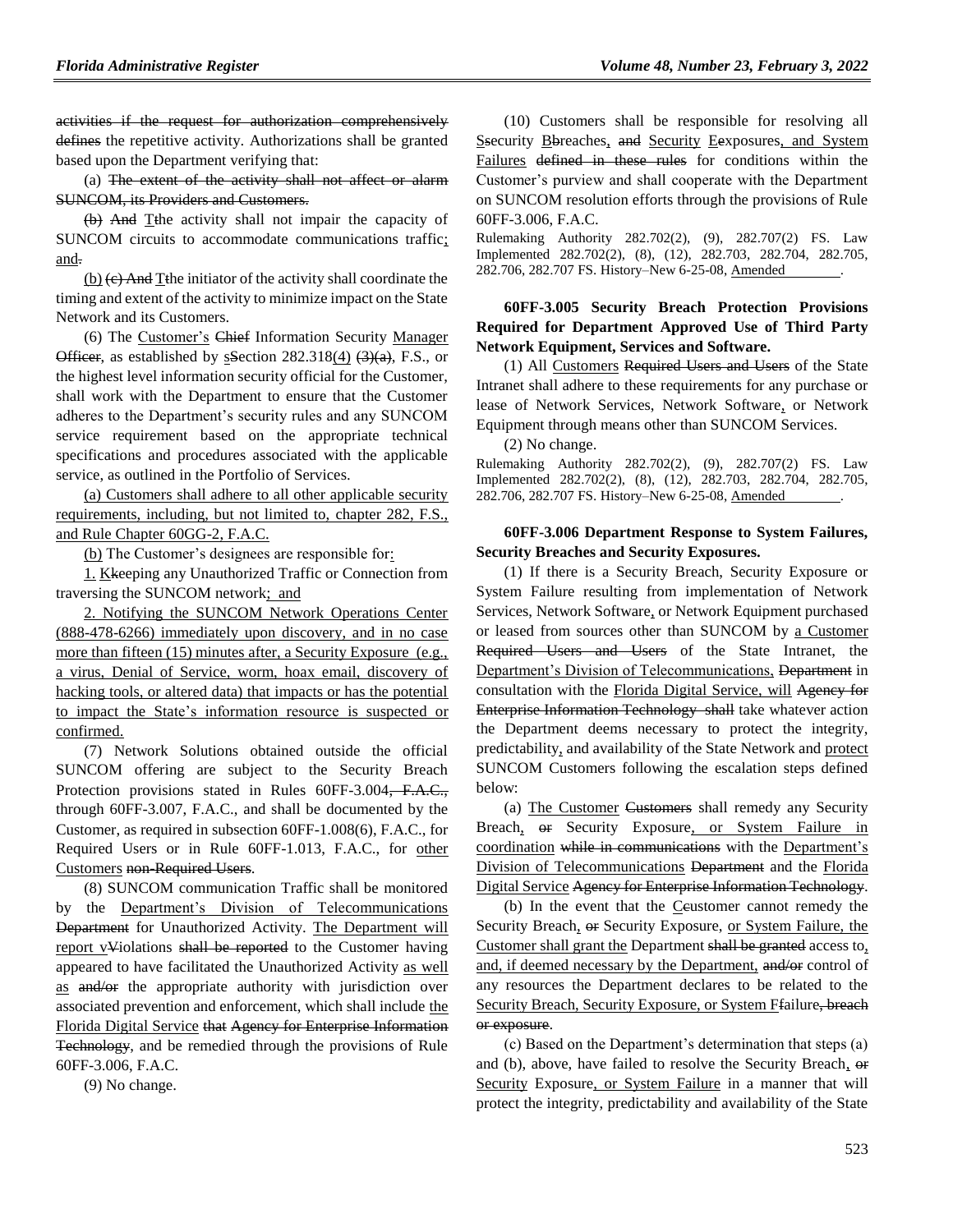Network and protect SUNCOM Customers, the Customer shall grant the Department shall be granted exclusive access and control of any and all said Network Services, Network Software, or Network Equipment, or, if deemed necessary, the Department will may temporarily suspend SUNCOM Services to the SUNCOM Customer responsible for said Network Services, Network Software, or Network Equipment. In making its determination that steps (a) and (b) have failed, the Department shall consider the severity of the Security Breach, Security Exposure, or Ssystem Ffailure, Security Breach or Security Exposure, the extent, timeliness, and effectiveness of the Customer's resolution efforts and the findings described in subsection 60FF-3.004(4), F.A.C.

(d) No change.

(2) Government entities and associated vendors that are responsible for any and all said Network Services, Network Software, or Network Equipment shall grant the Department exclusive access to and control of any resources that the Department declares to be related to the Security Breach, Security Exposure, or System Ffailure, breach or exposure, remedy thereto and ongoing prevention of recurrence.

(a) No change.

(b) If the Department assumes exclusive control of these Network Resources, the Department's Division of Telecommunications Department shall do so in consultation with the Florida Digital Service Agency for Enterprise Information Technology.

(3) If the Customer requests allowance for continuation of the primary conditions that led to the Security Breach, or Security Exposure, or System Failure beyond the short term mitigation efforts, the Department will may implement ongoing State Network protection requirements, such as that may include implementing access controls to shared resources, isolation of the Customer's Sub-network and/or special monitoring of the Customer's network Ttraffic and configurations.

Rulemaking Authority 282.702(2), (9), 282.707(2) FS. Law Implemented 282.702(2), (8), (12), 282.703, 282.704, 282.705, 282.706, 282.707 FS. History–New 6-25-08, Amended .

### **60FF-3.007 SUNCOM Cost Recovery for System Failures and Security Breaches Caused by Third Parties.**

If there is a Security Breach, Security Exposure or System Failure that affects SUNCOM or any SUNCOM Customer resulting from a breach as described in Rule 60FF 3.005, F.A.C., the providing vendor shall pay the Department liquidated damages in proportion to the vendor's liability share. The amount of the liquidated damages shall be equal to the Department's costs to resolve the Security Breach, Security Exposure or System Failure; breach, repair consequential damages and establish protections to prevent recurrence. The Department's costs shall consist of SUNCOM staff time, and any equipment, expenses or vendor charges related to the effort.

(1) No change.

(2) The vendor shall also pay all costs associated with damages experienced by SUNCOM Customers affected by the System Failure, Security Exposure or Security Breach in proportion to the vendor's relative liability. The costs associated with said damages shall be calculated in a good faith and equitable manner by each affected SUNCOM Customer. Rulemaking Authority 282.702(2), (9), 282.707(2) FS. Law Implemented 282.702(2), (8), (12), 282.703, 282.704, 282.705,

282.706, 282.707 FS History–New 6-25-08, Amended .

## **60FF-3.008 Management and Distribution of State Numbers and Addresses.**

The Department, as the provider of the State Network, shall own, manage and establish standards for the communications addressing, directory services, and the state numbering plans for State computing and telephony communications and the State Network. This applies to the following:

(1) No change.

(2) For all phone numbers, regardless of when they were distributed, the Department shall distribute and/or authorize numbers to Customers of the network, and/or delegate management of subsidiary groups of numbers to Customers of the network.

(3) through (4) No change.

(5) Telephone numbers and electronic addresses provided by the Department as part of the SUNCOM Service offering belong to the Department and cannot be given to another entity without the Department's express written consent should the SUNCOM Sservice offering be suspended without the Department's expressed written consent.

(6) No change.

Rulemaking Authority 282.702(2), (9), 282.707(2) FS. Law Implemented 282.702(2), (8), (12), 282.703, 282.704, 282.705, 282.706, 282.707 FS History–New 6-25-08, Amended .

NAME OF PERSON ORIGINATING PROPOSED RULE: Robert Downie, Deputy Director, Division of Telecommunications

NAME OF AGENCY HEAD WHO APPROVED THE PROPOSED RULE: J. Todd Inman, Secretary, Department of Management Services

DATE PROPOSED RULE APPROVED BY AGENCY HEAD: January 24, 2022

DATE NOTICE OF PROPOSED RULE DEVELOPMENT PUBLISHED IN FAR: March 3, 2021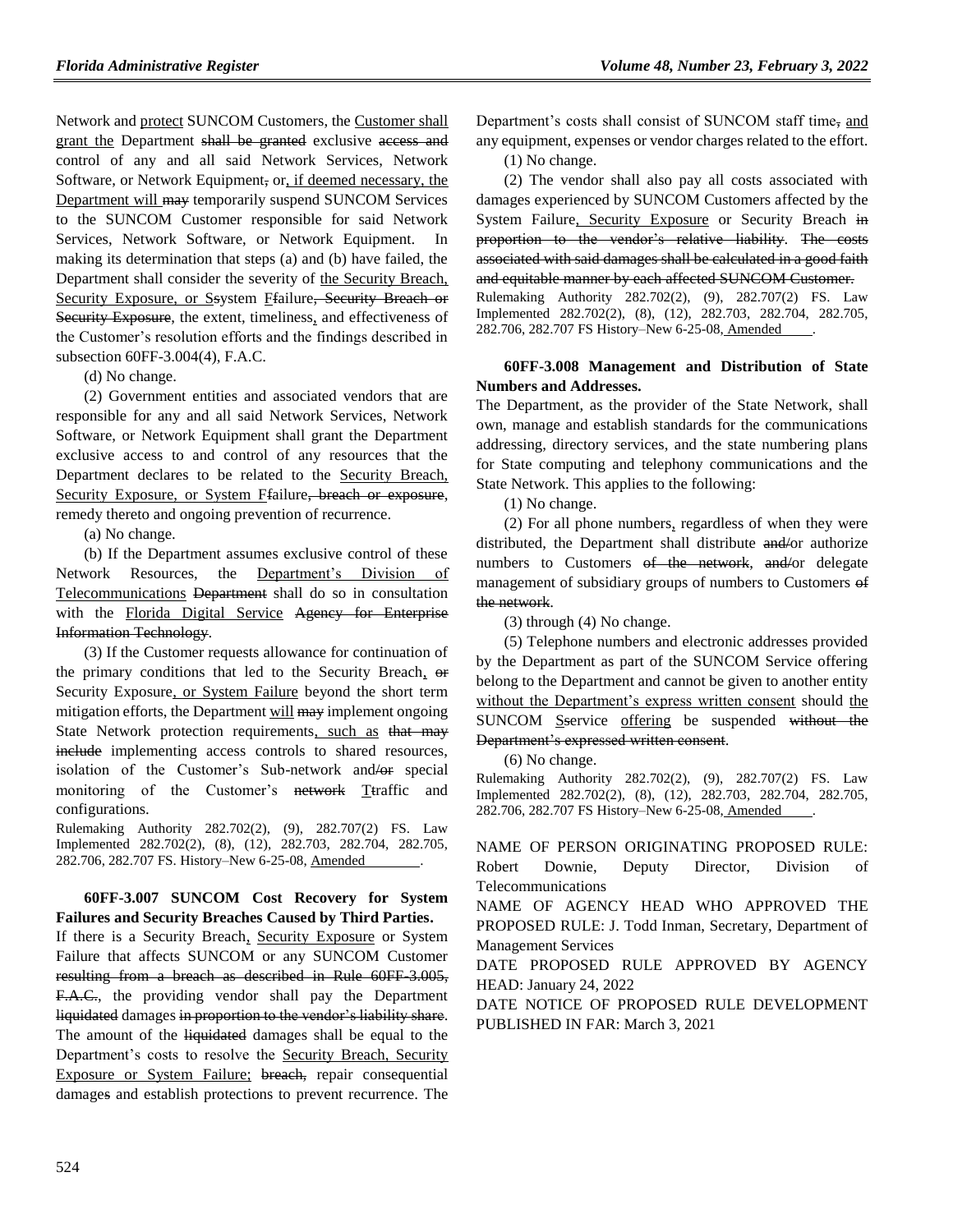### **[DEPARTMENT OF ENVIRONMENTAL PROTECTION](https://www.flrules.org/gateway/department.asp?id=62)**

RULE NOS.: RULE TITLES: 62-210.310 Air General Permits 62-210.700 Excess Emissions

PURPOSE AND EFFECT: The purpose of this Notice of Proposed Rule (NOPR) is to revise Rule 62-210.700, F.A.C., to extend the sunset date of the excess emissions rule and make a correction to delete duplicative language in Rule 62-210.310, F.A.C.

SUMMARY: The proposed rule will amend the rule by deleting duplicative language in sub-subparagraph 62- 210.310(4)(g)3.c., F.A.C. The deleted provision is identical to sub-subparagraph 62-210.310(4)(g)3.d., F.A.C. The proposed rule will also amend the sunset date for startup, shutdown, and malfunction provisions in Rule 62-210.700, F.A.C., as part of the Department's response to the Environmental Protection Agency's Startup, Shutdown, and Malfunction State Implementation Plan (SIP) Call.

OTHER RULES INCORPORATING RULE 62-210.310, F.A.C: 62-210.300, 62-213.300, 62-296.500, and 62-297.310, F.A.C.

EFFECT ON THOSE OTHER RULES: There will be no effect on other rules.

OTHER RULES INCORPORATING RULE 62-210.700, F.A.C.: 62-110.107, 62-212.720, 62-213.440, 62-296.401, 62- 296.404, 62-296.570, 62-296.702, 62-297.310, F.A.C.

EFFECT ON THOSE OTHER RULES: There will be no effect on other rules.

SUMMARY OF STATEMENT OF ESTIMATED REGULATORY COSTS AND LEGISLATIVE RATIFICATION:

The Agency has determined that this will not have an adverse impact on small business or likely increase directly or indirectly regulatory costs in excess of \$200,000 in the aggregate within one year after the implementation of the rule. A SERC has not been prepared by the Agency.

The Agency has determined that the proposed rule is not expected to require legislative ratification based on the statement of estimated regulatory costs or if no SERC is required, the information expressly relied upon and described herein: revision of these rules will not have an adverse impact or increase regulatory costs on any entity because the revision to the sunset date does not impose new regulatory requirements. Any person who wishes to provide information regarding a

statement of estimated regulatory costs or provide a proposal for a lower cost regulatory alternative must do so in writing within 21 days of this notice.

RULEMAKING AUTHORITY: 403.061, F.S.

LAW IMPLEMENTED: 403.021, 403.031, 403.061, 403.087, 403.814, F.S.

IF REQUESTED WITHIN 21 DAYS OF THE DATE OF THIS NOTICE, A HEARING WILL BE SCHEDULED AND ANNOUNCED IN THE FAR THE PERSON TO BE CONTACTED REGARDING THE PROPOSED RULE IS: Hastings Read, 2600 Blair Stone Rd., MS 5500, Tallahassee, FL, 32399-2400, [hastings.read@floridadep.gov,](mailto:hastings.read@floridadep.gov) (850) 717-9017.

### THE FULL TEXT OF THE PROPOSED RULE IS:

62-210.310 Air General Permits.

(1) through (3) No change.

(4) Air General Permits for Facilities Claiming Conditional Exemption from Title V Air Permitting.

(a) through (f) No change.

(g) Air General Permit for Facilities Comprising Asphalt Concrete Plants.

1. through 2. No change.

3. A facility using this air general permit shall comply with the general conditions given at subsection 62-210.310(3), F.A.C., and the following specific conditions:

a. through b. No change.

c. The particulate matter (PM) emissions shall not exceed 0.04 grains per dry standard cubic foot averaged over a threehour period. If the facility is subject to 40 C.F.R. Part 60, Subpart I, as adopted and incorporated by reference in Rule 62-204.800, F.A.C., the owner or operator shall comply with all limitations and requirements of Subpart I.

d. through i. No change.

4. through 6. No change.

(5) No change.

Rulemaking Authority 403.061 FS. Law Implemented 403.031, 403.061, 403.087, 403.814 FS. History–New 1-10-07, Amended 5-9- 07, 10-12-08, 6-29-11, 4-26-17, 7-3-18, 9-29-20,

62-210.700 Excess Emissions.

(1) through (5) No change.

(6) After November 22, 2023 May  $22$ ,  $2022$ , subsections 62-210.700(1) and (2), F.A.C., shall not apply to:

(a) Emission limits in Chapter 62-296, F.A.C., that have been or that become incorporated into the State Implementation Plan for the State of Florida, identified in 40 C.F.R. §52.520; and,

(b) Unit-specific emission limits that have been or that become incorporated into the State Implementation Plan for the State of Florida, identified in 40 C.F.R. §52.520.

(7) Subsections 62-210.700(1) and (2), F.A.C., shall not apply to unit-specific emission limits established after October 23, 2016, pursuant to Rules 62-212.400 and 62-212.500, F.A.C. Rulemaking Authority 403.061 FS. Law Implemented 403.021, 403.031, 403.061, 403.087 FS. History–Formerly 17-2.250, 17- 210.700, Amended 11-23-94, 10-23-16, 4-4-18, 4-30-20,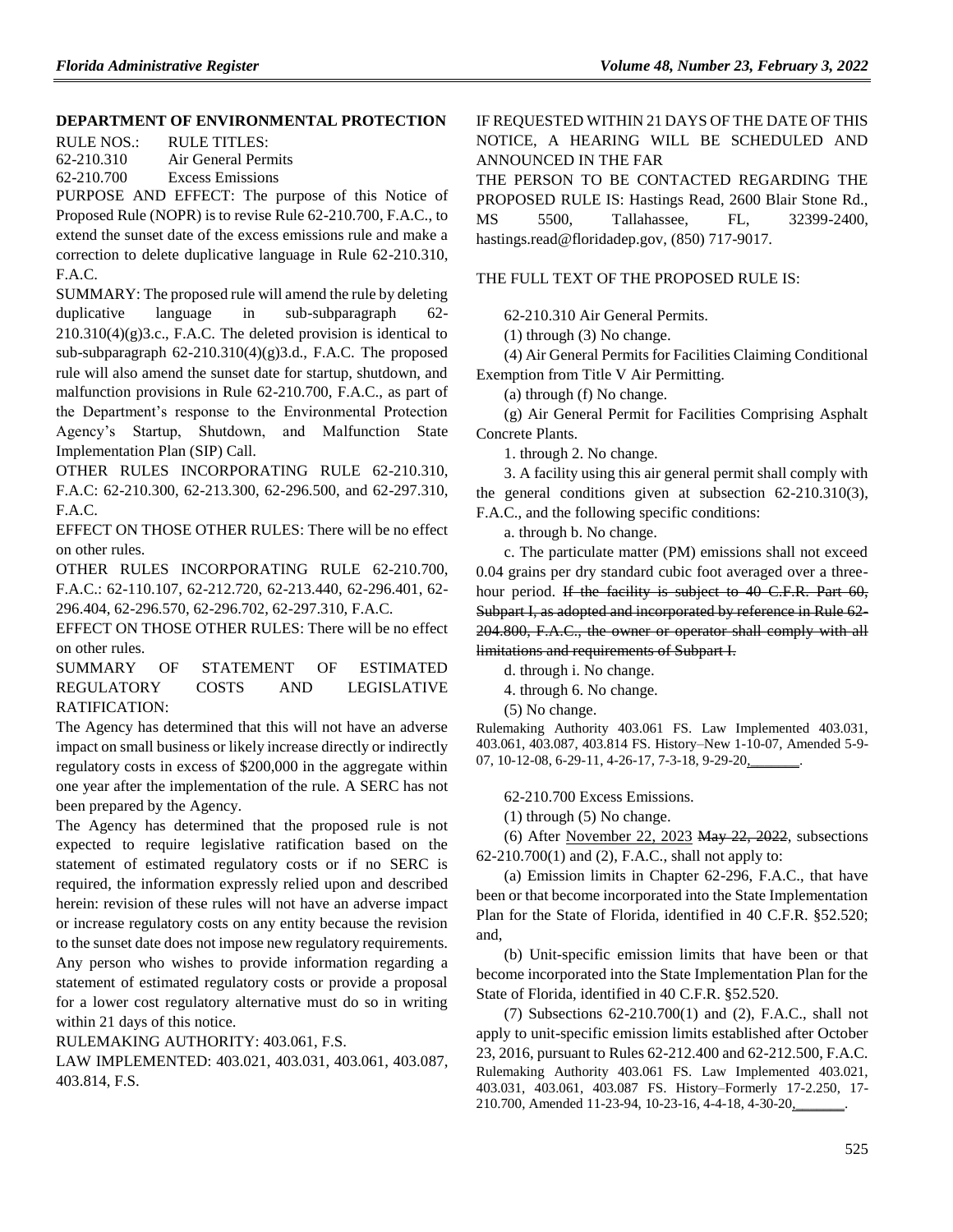NAME OF PERSON ORIGINATING PROPOSED RULE: Hastings Read

NAME OF AGENCY HEAD WHO APPROVED THE PROPOSED RULE: Secretary Shawn Hamilton

DATE PROPOSED RULE APPROVED BY AGENCY HEAD: 1/19/2022

DATE NOTICE OF PROPOSED RULE DEVELOPMENT PUBLISHED IN FAR: 11/04/2021

# **[DEPARTMENT OF CHILDREN AND FAMILIES](https://www.flrules.org/gateway/department.asp?id=65)**

**[Agency for Persons with Disabilities](https://www.flrules.org/gateway/organization.asp?id=560)**

RULE NOS.: RULE TITLES: [65G-15.001](https://www.flrules.org/gateway/ruleNo.asp?id=65G-15.001) Definitions [65G-15.002](https://www.flrules.org/gateway/ruleNo.asp?id=65G-15.002) Restitution Claims

PURPOSE AND EFFECT: The purpose and effect of these new rules is to set forth the process in which claimants may request and receive restitution within a reasonable timeframe for medical injury and/or property damage caused by a resident who the Agency for Persons with Disabilities ("Agency") is responsible for monitoring while that person is a resident at an Agency state institution or developmental disabilities center. These rules will implement and interpret statutory changes pursuant to chapter 2021-131, Laws of Florida.

SUMMARY: The State Institution Claims Program ("Program") will make restitution to any claimant who suffers property damages and/or direct medical expenses for injuries caused by patients, typically referred to as residents, under the Agency's supervision at its' state-run institutions. The Agency's state-run institutions include Tacachale, Sunland Center, the Developmental Disabilities Defendant Program ("DDDP"), and Pathways. Claimants will complete the claim form, incorporated in 65G-15.002, F.A.C., after which the Agency will provide a timely response and resolution.

## SUMMARY OF STATEMENT OF ESTIMATED REGULATORY COSTS AND LEGISLATIVE RATIFICATION:

The Agency has determined that this will not have an adverse impact on small business or likely increase directly or indirectly regulatory costs in excess of \$200,000 in the aggregate within one year after the implementation of the rule. A SERC has been prepared by the Agency.

The SERC can be summarized by: rulemaking is required under chapter 2012-131, Laws of Florida; rulemaking is necessary to properly implement the State Institution Claims Program; without these rules the Agency would be acting pursuant to an unadopted rule; and given the statutory requirements, the Agency determined the rules do not have an adverse impact on economic growth, private sector job creation or employment, private sector investment, business competitiveness, productivity, or innovation, nor do they increase regulatory costs, including transactional costs, in excess of \$200,000 in the aggregate within one year or in excess of \$1 million in the aggregate within five years after the implementation of these rules.

The Agency has determined that the proposed rule is not expected to require legislative ratification based on the statement of estimated regulatory costs or if no SERC is required, the information expressly relied upon and described herein: A SERC Checklist and SERC were prepared by the Agency to determine the need for legislative ratification. Based on this information at the time of the analysis, summarized above, and pursuant to section 120.541, Florida Statutes, the rules will not require legislative ratification because costs will not be in excess of \$1 million in the aggregate within 5 years after the implementation of the rules.

Any person who wishes to provide information regarding a statement of estimated regulatory costs, or provide a proposal for a lower cost regulatory alternative must do so in writing within 21 days of this notice.

RULEMAKING AUTHORITY: [402.181\(3\),](https://www.flrules.org/gateway/statute.asp?id=402.181(3)) [393.501\(1\),](https://www.flrules.org/gateway/statute.asp?id=%20393.501(1)) F.S. LAW IMPLEMENTED: [402.181,](https://www.flrules.org/gateway/statute.asp?id=402.181) F.S.

IF REQUESTED WITHIN 21 DAYS OF THE DATE OF THIS NOTICE, A HEARING WILL BE SCHEDULED AND ANNOUNCED IN THE FAR.

THE PERSON TO BE CONTACTED REGARDING THE PROPOSED RULE IS: Nathan Koch, Deputy General Counsel, Agency for Persons with Disabilities, 4030 Esplanade Way, Suite 335, Tallahassee, FL 32399, (850)922-9512, Nathan.Koch@apdcares.org

## THE FULL TEXT OF THE PROPOSED RULE IS:

## **65G-15.001 Definitions**

(1) "Agency" means the Agency for Persons with Disabilities.

(2) "Claimant" means any person who submits a restitution claim alleging property damage and/or direct medical expenses for his or her injuries under section 402.181, Florida Statutes.

(3) "Health care" means services, supplies, and equipment that are necessary for the treatment of an injury to a person's body.

(4) "Incident" means the same or similar event or occurrence in time.

(5) "Resident" means any individual of any developmental disability center or state institution under the supervision of the Agency, while such individual is living and receiving services at the center or institution. This includes Tacachale, Sunland Center, the Developmental Disabilities Defendant Program ("DDDP"), and Pathways.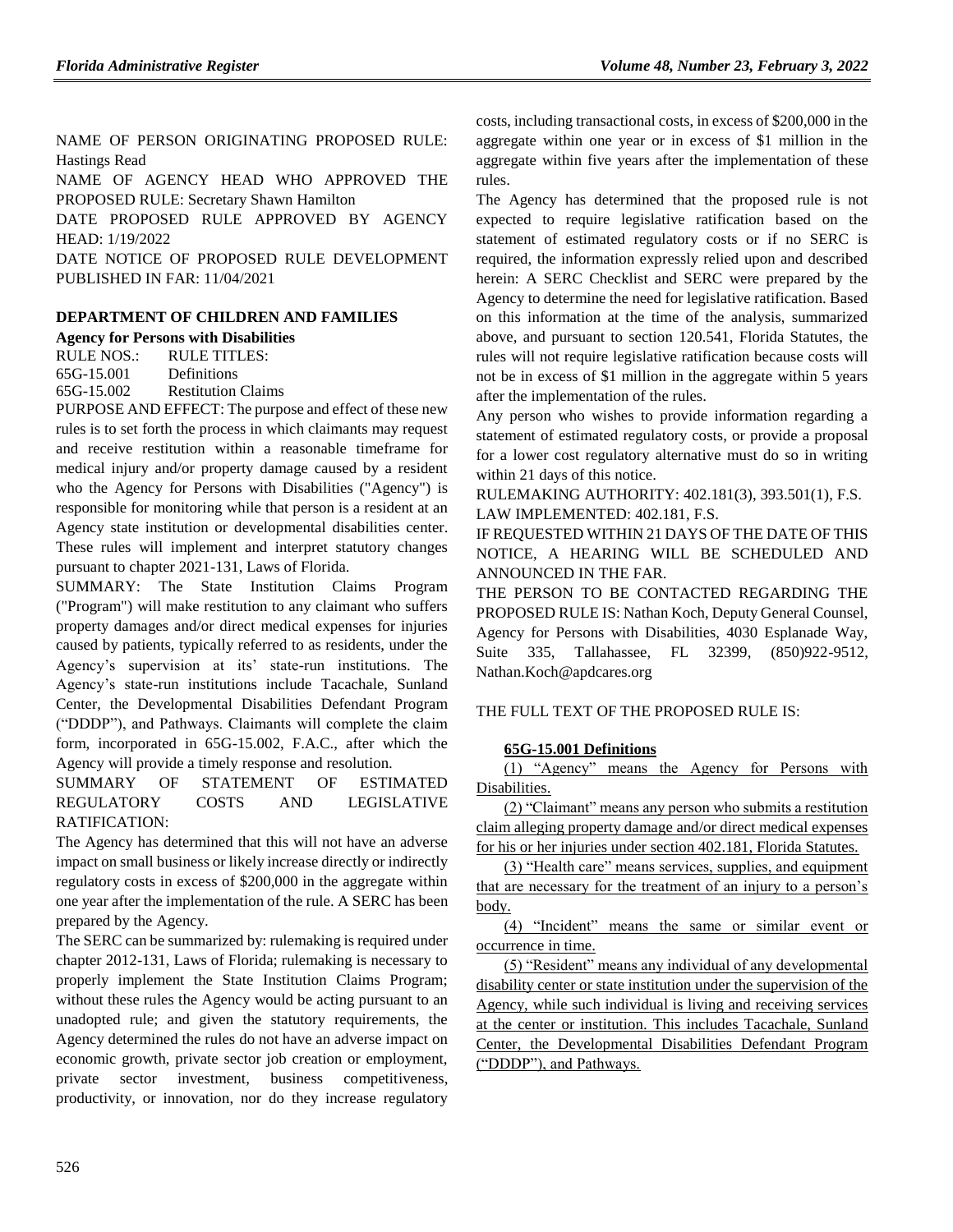(6) "Preponderance of the evidence" means the party bearing the burden of proof must present evidence which shows that the fact to be proven is more probable than not.

(7) "Repair cost" means the cost of services to restore a damaged asset to a condition that is as useful or productive as the asset was before the damage.

(8) "Replacement cost" means the cost of acquiring an asset that is of comparable value as the asset previously held.

(9) "Restitution" means recompense for injury or loss. Restitution includes any taxes, shipping, or other related costs necessary to be made whole.

(10) "Restitution claim" means any reimbursement claim resulting from property damages and/or direct medical expenses for injuries caused by a resident(s) that has not been restored or recompensed by any other source including but not limited to workers' compensation, casualty and liability insurance, and health insurance.

Rulemaking Authority 402.181(3), 393.501(1), F.S. Law Implemented 402.181, F.S. History–New.

## **65G-15.002 Restitution Claims**

(1) A claimant filing a restitution claim under section 402.181, Florida Statutes, has the burden to prove by a preponderance of the evidence:

(a) that the action(s) of a resident(s) is the direct cause of claimant's property damages and/or direct medical expenses for injuries; and

(b) the monetary amounts of the claimant's damages and/or expenses.

(2) Only one restitution claim can be submitted per claimant per incident.

(3) The maximum restitution amount per restitution claim may not exceed \$1,000.00.

(4) Restitution claims must be submitted to the Agency using the State Institution Claims Program Form ("Claims Form"), APD Form  $65G-15.002$  A, effective incorporated here by reference and available at \_\_\_\_\_\_\_\_\_.

(a) A complete Claims Form must be received by the Agency, in accordance with the instructions on the form, within 90 calendar days from the date of the incident that caused the property damage and/or medical injury.

(b) Any restitution claim received after 90 days of the incident must be denied.

(c) The Agency must adjudicate a restitution claim within 60 calendar days of receipt. The 60 days is tolled:

1. For 21 calendar days from the date the Agency issues a request for additional information to the claimant or claimant's legal representative. If the Agency has not received the additional information within the 21 calendar days, the Agency will make a determination on the claim based solely upon the information available at that time.

2. Whenever a claimant makes a claim for restitution or compensation for the same incident which is not pursuant to section 402.181, Florida Statutes, for the period of time until such claim is resolved; the time for appeal, if any, has expired; and the Agency receives notice thereof from the claimant or the legal representative.

Rulemaking Authority 402.181(3), 393.501(1), F.S. Law Implemented 402.181, F.S. History–New.

NAME OF PERSON ORIGINATING PROPOSED RULE: Tom Rice

NAME OF AGENCY HEAD WHO APPROVED THE PROPOSED RULE: Barbara Palmer

DATE PROPOSED RULE APPROVED BY AGENCY HEAD: January 25, 2022

DATE NOTICE OF PROPOSED RULE DEVELOPMENT PUBLISHED IN FAR: 10/28/2021

# Section III Notice of Changes, Corrections and Withdrawals

### NONE

# Section IV Emergency Rules

## **NONE**

# Section V Petitions and Dispositions Regarding Rule Variance or Waiver

#### [DEPARTMENT OF MANAGEMENT SERVICES](https://www.flrules.org/gateway/department.asp?id=60)

[Public Employees Relations Commission](https://www.flrules.org/gateway/organization.asp?id=502)

RULE NO.: RULE TITLE:

[60CC-4.002](https://www.flrules.org/gateway/ruleNo.asp?id=60CC-4.002) Ratification by Members of Bargaining Unit

NOTICE IS HEREBY GIVEN that on February 1, 2022, the Public Employees Relations Commission, received a petition for variance from Rule 60CC-4.002, F.A.C., filed by Deandre Poole and the United Faculty of Florida to conduct all aspects of a ratification election electronically. The petition was assigned Case No. MS-2022-010. Any interested person may submit written comments on this petition within 5 days of publication of this notice by mail to Commission Clerk, Public Employees Relations Commission, 4708 Capital Circle Northwest, Suite 300, Tallahassee, Florida 32303-7256 or by facsimile to (850)488-9704.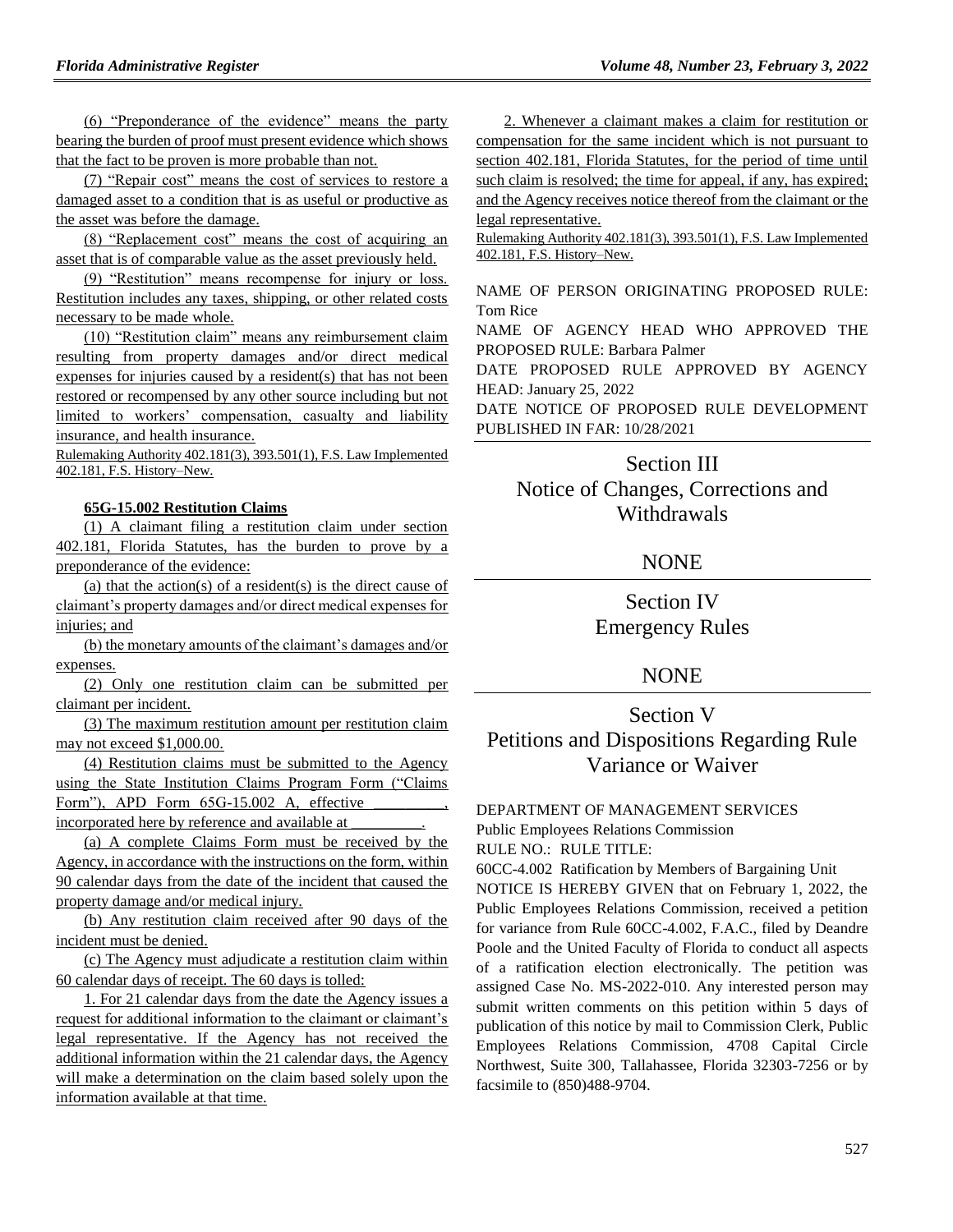A copy of the Petition for Variance or Waiver may be obtained by contacting: The Clerk, Public Employees Relations Commission, 4708 Capital Circle Northwest, Suite 300, Tallahassee, Florida 32303-7256 or by email to Barry.Dunn@perc.myflorida.com.

# Section VI Notice of Meetings, Workshops and Public **Hearings**

### [EXECUTIVE OFFICE OF THE GOVERNOR](https://www.flrules.org/gateway/department.asp?id=27)

[Governor's Faith and Community Initiative Office](https://www.flrules.org/gateway/organization.asp?id=1433)

The Florida Faith-Based and Community-Based Advisory Council announces a public meeting to which all persons are invited.

DATE AND TIME: February 11, 2022, 9:00 a.m.

PLACE: 1(888)585-9008

GENERAL SUBJECT MATTER TO BE CONSIDERED: Florida Faith-Based and Community-Based Advisory Council agenda

A copy of the agenda may be obtained by contacting: Dylan Fisher, (850)717-9315.

#### [REGIONAL PLANNING COUNCILS](https://www.flrules.org/gateway/department.asp?id=29)

[West Florida Regional Planning Council](https://www.flrules.org/gateway/organization.asp?id=57)

The Okaloosa-Walton Transportation Planning Organization Board and Committees announces a public meeting to which all persons are invited.

DATE AND TIME: Thursday, February 10, 2022, 3:00 p.m.

PLACE: Niceville Community Center, 204-C Partin Dr N, Niceville, FL 32578

GENERAL SUBJECT MATTER TO BE CONSIDERED: The Okaloosa-Walton Transportation Planning Organization (TPO) will hold a public meeting at 3:00 p.m., Thursday, February 10, 2022, at Niceville Community Center, 204-C Partin Dr N, Niceville, FL 32578. The Citizens' Advisory Committee (CAC) will meet at 9:30 a.m. and the Technical Coordinating Committee (TCC) will meet at 1:30 p.m.

The TPO and advisory committee meetings will be held in person at the above location. However, for the convenience of our community members, the meeting can be accessed online via GoToWebinar or by phone. All in-person participants are encouraged to follow CDC COVID-19 guidelines and social distancing recommendations.

The TPO will consider:

1. Resolution O-W 22-01 Adopting Targets for Safety Performance Measures

2. Resolution O-W 22-02 Amending the FY 2022-2026 Transportation Improvement Program to Add the American Rescue Plan Act (ARPA) of 2021 for Federal Section 5310 Capital Funds in FY 2021/2022, Transit Project, at a Total Cost of \$300,000

3. Resolution O-W 22-03 Amending the FY 2022-2026 Transportation Improvement Program to Add the American Rescue Plan Act (ARPA) of 2021 for Federal Section 5311 Capital Funds in FY 2021/2022, Transit Project, at a Total Cost of \$292,833

4. Resolution O-W 22-04 Adopting the 2022 Transportation Alternatives (TA) Set-Aside Ranked Projects for FDOT District 3 Fiscal Year 2024 – 2028 Tentative Work Program

5. Appointment of Okaloosa-Walton TPO Board Member and Alternate to the MPOAC Governing Board for Calendar Year 2022

6. Selection of TPO Voting Members to Attend MPOAC Institute Workshop for Elected Officials for Calendar Year 2022

Look at maps, read through the current list of transportation projects, and learn more about the Okaloosa-Walton TPO at http://www.ecrc.org/OWTPO.

A full agenda, when available, can be viewed at http://www.ecrc.org/OWTPOMeetings.

Join us live via GoToWebinar! \*Please note the change in virtual venue\*

1. Click to register and a link to the Webinar will be emailed to you:

www.gotostage.com/channel/ecrc

2. When it's time for the webinar, click the emailed link, then choose one of the following audio options:

#### TO USE YOUR COMPUTER'S AUDIO:

When the Webinar begins, you will be connected to audio using your computer's microphone and speakers (VoIP). A headset is recommended.

-- OR --

### TO USE YOUR TELEPHONE:

If you prefer to use your phone, you must select "Use Telephone" after joining the webinar and call in using the numbers below.

All comments submitted at least 24 hours before are guaranteed to be read during the public meeting. Comments submitted after the 24-hour deadline will be recorded and disseminated to the Board. Please email publicinvolvement@ecrc.org with additional questions or concerns. You can also have your comment read during the meeting by submitting 24 hours before at www.ecrc.org/OWeComment or the link below.

Para informacion en espanol, puede llamar a Ada Clark al (850)332-7976, ext. 278 o TTY 711. Si necesita acomodaciones especiales, por favor llame 48 horas de antemanos.

Participation is asked for without regard to race, color, national origin, age, sex, religion, disability, or family status. Persons who believe they have been discriminated against on these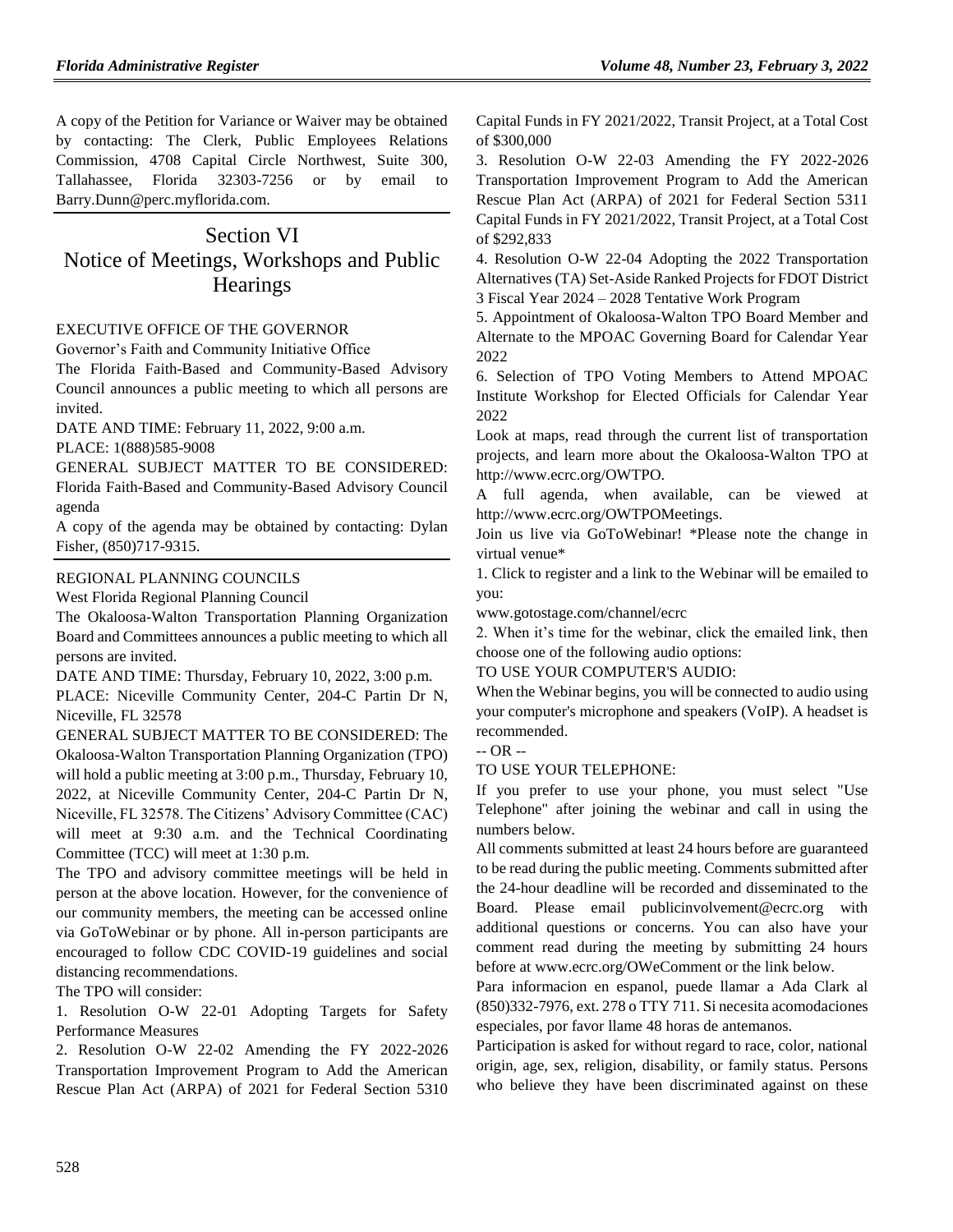conditions may file a complaint with the Title VI Coordinator, (850)332-7976.

The Okaloosa-Walton Transportation Planning Organization is staffed by the Emerald Coast Regional Council, a regional entity providing professional technical assistance, planning, coordinating, and advisory services to local governments, state and federal agencies, and the public to preserve and enhance the quality of life in northwest Florida.

A copy of the agenda may be obtained by contacting: Public Involvement at publicinvolvement@ecrc.org or by visiting www.ecrc.org/OWTPOMeetings.

Pursuant to the provisions of the Americans with Disabilities Act, any person requiring special accommodations to participate in this workshop/meeting is asked to advise the agency at least 48 hours before the workshop/meeting by contacting: Public Involvement at publicinvolvement@ecrc.org or by calling (850)332-7976. If you are hearing or speech impaired, please contact the agency using the Florida Relay Service, 1(800)955-8771 (TDD) or 1(800)955-8770 (Voice).

#### [DEPARTMENT OF HEALTH](https://www.flrules.org/gateway/department.asp?id=64)

[Board of Chiropractic Medicine](https://www.flrules.org/gateway/organization.asp?id=311)

The Board of Chiropractic Medicine announces a public meeting to which all persons are invited.

DATE AND TIME: February 24, 2022, 8:30 a.m.

PLACE: Embassy Suites USF 3705 Spectrum Blvd, Tampa FL 33612

GENERAL SUBJECT MATTER TO BE CONSIDERED: General board business to include licensure and discipline.

A copy of the agenda may be obtained by contacting: https://floridaschiropracticmedicine.gov.

Pursuant to the provisions of the Americans with Disabilities Act, any person requiring special accommodations to participate in this workshop/meeting is asked to advise the agency at least 7 days before the workshop/meeting by contacting: MQA.Chiropractic@flhealth.gov. If you are hearing or speech impaired, please contact the agency using the Florida Relay Service, 1(800)955-8771 (TDD) or 1(800)955- 8770 (Voice).

If any person decides to appeal any decision made by the Board with respect to any matter considered at this meeting or hearing, he/she will need to ensure that a verbatim record of the proceeding is made, which record includes the testimony and evidence from which the appeal is to be issued.

For more information, you may contact: MQA.Chiropractic@flhealth.gov.

#### [DEPARTMENT OF HEALTH](https://www.flrules.org/gateway/department.asp?id=64)

[Division of Children's Medical Services](https://www.flrules.org/gateway/organization.asp?id=333)

The Local Child Abuse Death Review Leadership Meeting announces a public meeting to which all persons are invited.

DATE AND TIME: March 9, 2022, 10:00 a.m. – 11:30 a.m.

PLACE: Microsoft Teams Meeting Link: https://teams.microsoft.com/l/meetup-

join/19%3ameeting\_N2JjYThmNDEtMmRjZC00Mjc1LWFlZ DAtYjIyNGZkYjY1ZmFh%40thread.v2/0?context=%7b%22 Tid%22%3a%2228cd8f80-3c44-4b27-81a0-

cd2b03a31b8d%22%2c%22Oid%22%3a%22347994ad-22fa-4850-87b1-dd0a53a66c99%22%7d

GENERAL SUBJECT MATTER TO BE CONSIDERED: To provide data analysis updates, technical support, CADR related resources and opportunities

A copy of the agenda may be obtained by contacting: Joshua.Thomas@flhealth.gov.

Pursuant to the provisions of the Americans with Disabilities Act, any person requiring special accommodations to participate in this workshop/meeting is asked to advise the agency at least 7 days before the workshop/meeting by contacting: Joshua.Thomas@flhealth.gov. If you are hearing or speech impaired, please contact the agency using the Florida Relay Service, 1(800)955-8771 (TDD) or 1(800)955-8770 (Voice).

For more information, you may contact: Joshua.Thomas@flhealth.gov.

#### [DEPARTMENT OF CHILDREN AND FAMILIES](https://www.flrules.org/gateway/department.asp?id=65)

The Department of Children and Families announces a public meeting to which all persons are invited.

DATE AND TIME: Wednesday, February 16, 2022, 1:30 p.m. PLACE: Microsoft Teams meeting

Join on your computer or mobile app

Click here to join the meeting: https://teams.microsoft.com/l/meetup-

join/19%3ameeting\_YjlkOGFkYWUtN2QxYi00ZjVlLThkNz gtZDZiYjhmYmE2YTJm%40thread.v2/0?context=%7b%22T id%22%3a%22f70dba48-b283-4c57-8831-

cb411445a94c%22%2c%22Oid%22%3a%22372dd77e-d4a3- 4595-9bf3-fb5c890f268d%22%7d

GENERAL SUBJECT MATTER TO BE CONSIDERED: Ongoing Pasco Community Alliance business.

A copy of the agenda may be obtained by contacting: Stephanie Allen at (727)373-7842.

Pursuant to the provisions of the Americans with Disabilities Act, any person requiring special accommodations to participate in this workshop/meeting is asked to advise the agency at least 5 days before the workshop/meeting by contacting: If you are hearing or speech impaired, please contact the agency using the Florida Relay Service, 1(800)955- 8771 (TDD) or 1(800)955-8770 (Voice).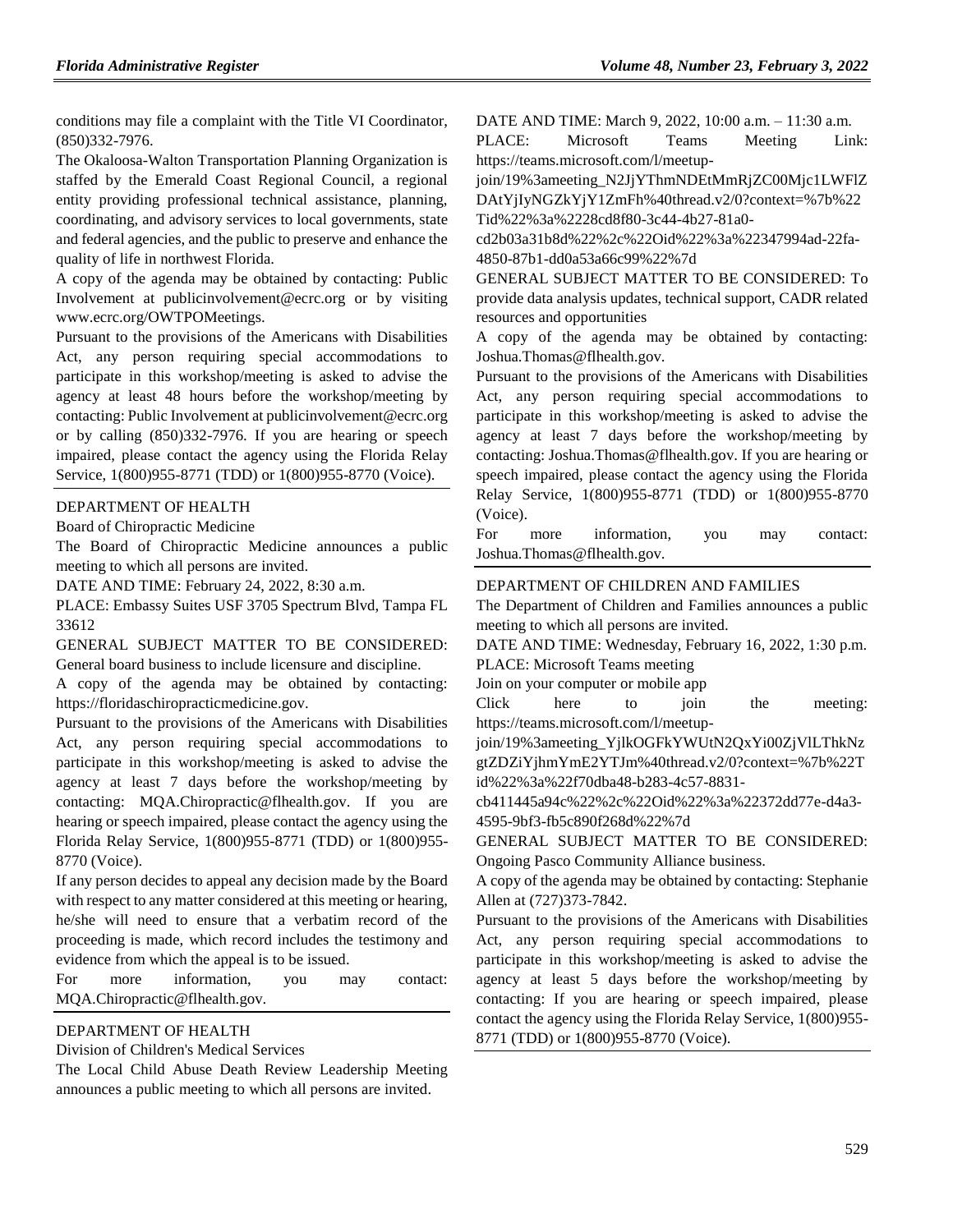## FLORIDA ATLANTIC [RESEARCH AND DEVELOPMENT](https://www.flrules.org/gateway/organization.asp?id=576)  **[AUTHORITY](https://www.flrules.org/gateway/organization.asp?id=576)**

The Florida Atlantic Research and Development Authority announces a public meeting to which all persons are invited. DATE AND TIME: February 16, 2022, 8:00 a.m.

PLACE: 3651 FAU Blvd., Suite 400, Boca Raton, FL 33431 GENERAL SUBJECT MATTER TO BE CONSIDERED: Authority Meeting

A copy of the agenda may be obtained by contacting: jwales@research-park.org.

### [GLOBAL 5 COMMUNICATIONS](https://www.flrules.org/gateway/organization.asp?id=995)

The Florida Department of Transportation (FDOT) announces a public meeting to which all persons are invited.

DATE AND TIME: Thursday, February 10, 2022, 5:00 p.m.

PLACE: Virtually on GoTo Webinar; By phone at (562)247- 8321 with passcode 557-860-742; In-Person at Rosen Event Center.

GENERAL SUBJECT MATTER TO BE CONSIDERED: A public meeting will be held regarding project plans on Interstate 4 (I-4) improvements in Orange County, including the Sand Lake Road (State Road 482) interchange, Daryl Carter Parkway partial interchange improvements, and extensions to I-4 managed lanes. (FPID Nos.: 444315-1, 444315-3, 441113-1)

The purpose of these projects is to provide operational and safety improvements to the I-4 corridor in southern Orange County. The public meeting is being held to present information and receive community feedback. These projects include:

• Reconstructing the I-4 general use lanes and extending I-4 managed lanes from west of the Sand Lake Road (S.R. 482) and I-4 interchange to the end of the I-4 Ultimate project, west of Kirkman Road (S.R. 435).

• Reconstructing the I-4 and Sand Lake Road interchange into a diverging diamond interchange (DDI).

• Adding a single, buffer-delineated westbound managed lane extension from west of Central Florida Parkway to west of the Sand Lake Road and I-4 interchange.

• Reconfiguring the I-4 overpass on Daryl Carter Parkway as a DDI and constructing new I-4 exits from both directions to Daryl Carter Parkway, as well as a new eastbound I-4 entrance ramp.

• Adding a single, buffer-delineated westbound managed lane extension from west of Daryl Carter Parkway to west of Central Florida Parkway.

The public meeting is being held to present information and receive community feedback.

The Department is offering multiple ways for the community to participate in the meeting. All participants, regardless of platform they choose, will receive the same information on the proposed project.

Virtual Option: Interested persons may join the Virtual Public Meeting (VPM) from a computer, tablet, or mobile device. A VPM is a free live presentation or webinar over the internet. For this option, advance registration is required by visiting fdot.tips/i4meeting. Once registered, participants will receive a confirmation email containing information about joining the meeting online. Please note, Internet Explorer cannot be used to register or attend this webinar. If joining online, please provide adequate log-in time to view the presentation in its entirety.

Phone Option (Listen Only): Participants may join the meeting in listen-only mode by dialing (562)247-8321 and entering the passcode 557-860-742 when prompted.

In-Person Open House Option: Participants may attend in person by going to the Rosen Event Center, 11184 S. Apopka Vineland Road, Orlando, FL 32836 anytime between time and time to view a looping presentation and project displays, speak with project team members, and submit comments or questions. If attending in person, please remember to follow all safety and sanitation guidelines. If you are feeling unwell, please consider attending the meeting virtually or by phone.

Attendees will be asked to follow all safety and sanitation guidelines as well as adhere to any local ordinances. Persons who are not feeling well should not attend the in-person meeting.

The virtual and in-person meeting location will open at 5:00 p.m. on Thursday, February 10, 2022. If joining online, please allow adequate log-in time to view the presentation in its entirety.

All meeting materials, including the presentation, will be available on the project website at I4Beyond.com prior to the meeting.

FDOT is sending notices to all property owners, business owners, interested persons and organizations to provide the opportunity to offer comments and express their views regarding this project and the proposed improvements.

Public participation is solicited without regard to race, color, national origin, age, sex, religion, disability, or family status. Persons wishing to express their concerns relative to FDOT compliance with Title VI may do so by contacting Jennifer Smith, FDOT District Five Title VI Coordinator, at Jennifer.Smith2@dot.state.fl.us.

A copy of the agenda may be obtained by contacting: N/A

Pursuant to the provisions of the Americans with Disabilities Act, any person requiring special accommodations to participate in this workshop/meeting is asked to advise the agency at least 7 days before the workshop/meeting by contacting: Pursuant to the provisions of the Americans with Disabilities Act, any person requiring special accommodations (free of charge) to participate in this workshop/meeting is asked to advise the agency at least seven (7) days before the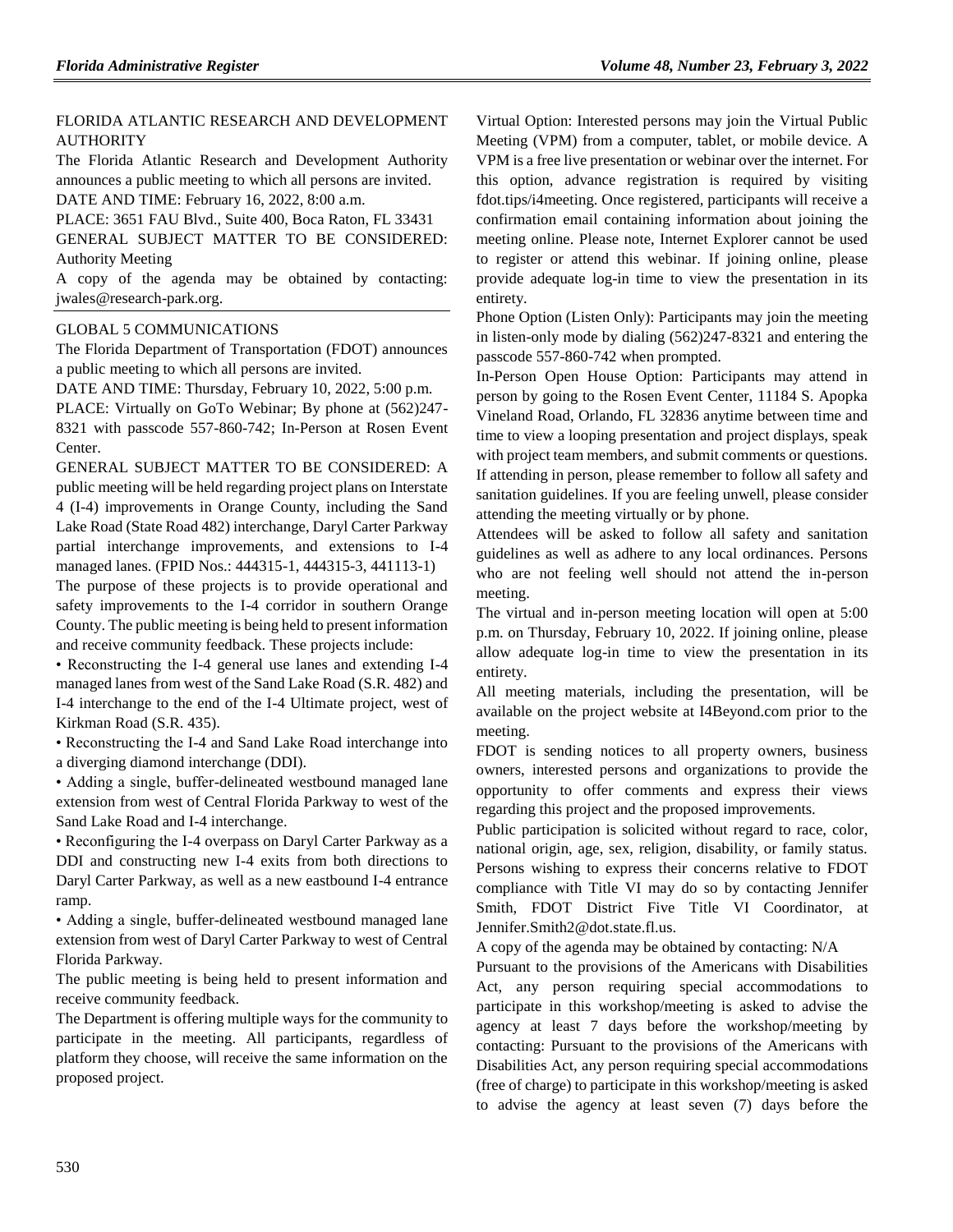workshop/meeting by contacting: David Parks, Community Outreach Specialist at 1(844)858-4636, or by email at DavidParks@i4ultimate.com. If you are hearing or speech impaired, please contact us by using the Florida Relay Service, 1(800)955-8771 (TDD) or 1(800)955-8770 (Voice). If you are hearing or speech impaired, please contact the agency using the Florida Relay Service, 1(800)955-8771 (TDD) or 1(800)955- 8770 (Voice).

For more information, you may contact: For more information, you may contact: FDOT Manager Todd Helton, P.E. by phone at (386)943-5207, by email at Todd.Helton@dot.state.fl.us, or U.S. mail at Florida Department of Transportation, 719 South Woodland Boulevard, M.S. 542, DeLand, FL 32720. Information about this project is also available online at www.cflroads.com. Simply type 444315-1, 444315-3, or 441113-1 in the search box, click "go" and then select the project. We encourage you to participate in the I-4 improvements in Orange County public meeting.

Section VII Notice of Petitions and Dispositions Regarding Declaratory Statements

## NONE

# Section VIII Notice of Petitions and Dispositions Regarding the Validity of Rules

Notice of Petition for Administrative Determination has been filed with the Division of Administrative Hearings on the following rules:

## **NONE**

Notice of Disposition of Petition for Administrative Determination has been filed with the Division of Administrative Hearings on the following rules:

# **NONE**

Section IX Notice of Petitions and Dispositions Regarding Non-rule Policy Challenges

**NONE** 

Section X Announcements and Objection Reports of the Joint Administrative Procedures **Committee** 

## NONE

Section XI Notices Regarding Bids, Proposals and Purchasing

#### [DEPARTMENT OF EDUCATION](https://www.flrules.org/gateway/department.asp?id=6)

[University of North Florida](https://www.flrules.org/gateway/organization.asp?id=207)

ITB# 22-21 Plumbing Services

Notice of Invitation to Bid

UNIVERSITY OF NORTH FLORIDA PROCUREMENT SERVICES ITB# 22-21 PLUMBING SERVICES

The University of North Florida Board of Trustees, a public body corporate, is seeking one or more qualified state licensed Certified Plumbing Contractors to provide various plumbing services, parts, and materials for UNF properties, on an as needed basis. The University of North Florida is located at 1 UNF Drive, Jacksonville, FL 32224.

Project information

The scope of services includes but is not limited to service, inspection, maintenance and repair, installation, renovation, remodeling, and parts and materials, on an as needed basis, for projects with budgets of \$200,000 or less.

The proposed schedule for this project is:

Advertisement: February 3, 2022

Pre-Bid meeting: February 15, 2022, 10:00 a.m.

Deadline for questions: February 22, 2022, 12:00 Noon

Response to questions: February 28, 2022

Bids due: March 8, 2022, 2:00 p.m.

Responses will only be accepted electronically through the UNF Bid Portal. Responses delivered in-person, by mail, by fax, or by email will be deemed non-responsive.

Solicitation documents, forms, and descriptive project information may be obtained online at [https://bids.sciquest.com/apps/Router/PublicEvent?Customer](https://bids.sciquest.com/apps/Router/PublicEvent?CustomerOrg=UNF) [Org=UNF.](https://bids.sciquest.com/apps/Router/PublicEvent?CustomerOrg=UNF)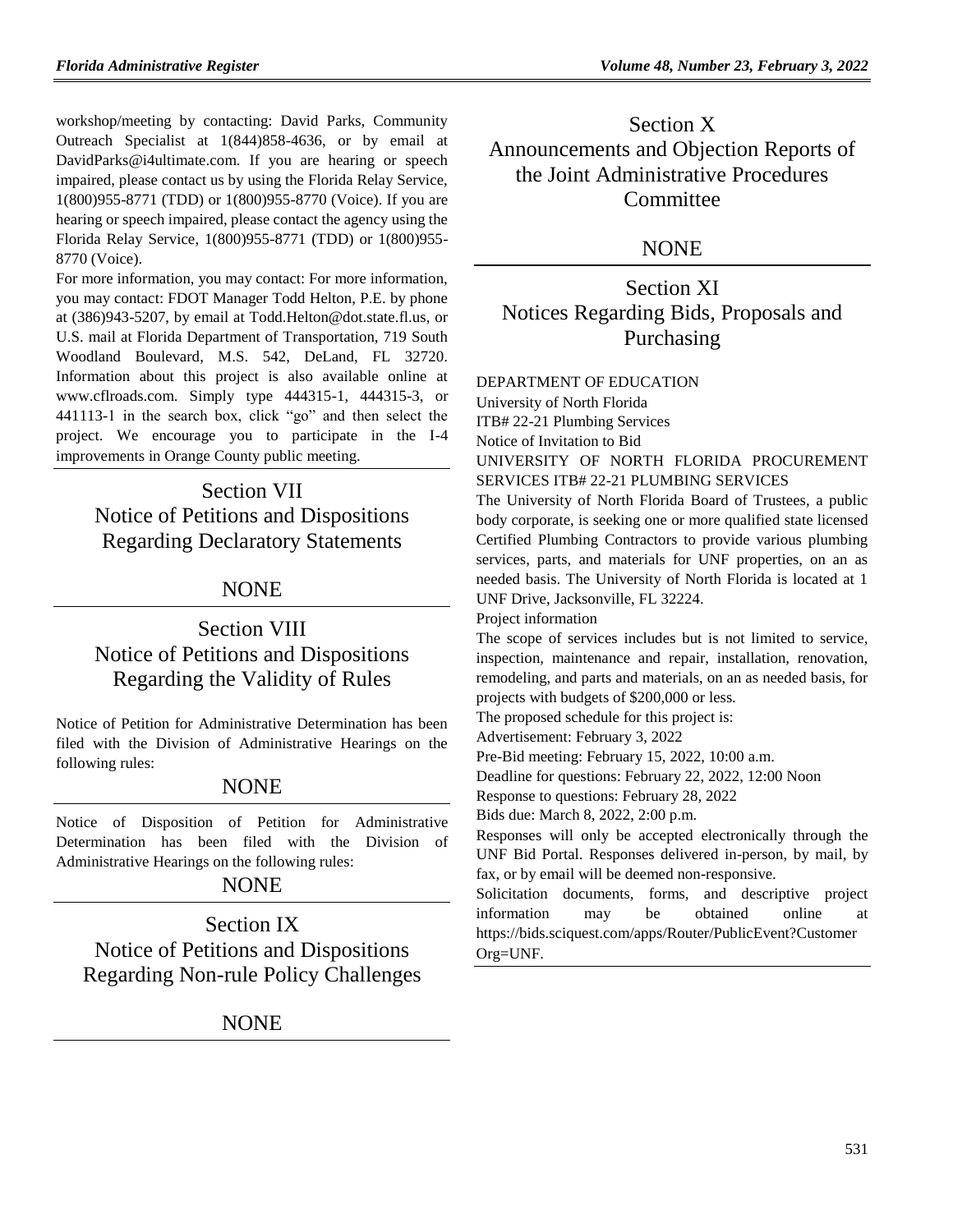# Section XII Miscellaneous

#### **[DEPARTMENT OF STATE](https://www.flrules.org/gateway/department.asp?id=1)**

Index of Administrative Rules Filed with the Secretary of State

Pursuant to subparagraph  $120.55(1)(b)6. - 7$ ., F.S., the below list of rules were filed in the Office of the Secretary of State between 3:00 p.m., Thursday, January 27, 2022 and 3:00 p.m., Wednesday, February 2, 2022.

| Rule No.   | <b>File Date</b> | <b>Effective</b> |
|------------|------------------|------------------|
|            |                  | Date             |
| $1N-7.005$ | 2/2/2022         | 2/22/2022        |
| 1S-2.021   | 2/1/2022         | 2/21/2022        |
| 5J-21.003  | 1/31/2022        | 2/20/2022        |
| 5J-21.005  | 1/31/2022        | 2/20/2022        |
| 5J-21.009  | 1/31/2022        | 2/20/2022        |
| 14-46.005  | 2/1/2022         | 2/21/2022        |
| 40D-2.091  | 1/28/2022        | 2/17/2022        |
| 40D-2.101  | 1/28/2022        | 2/17/2022        |
| 40D-2.801  | 1/28/2022        | 2/17/2022        |
| 40D-8.626  | 1/28/2022        | 2/17/2022        |
| 40D-80.075 | 1/28/2022        | 2/17/2022        |
| 53ER22-6   | 1/27/2022        | 1/31/2022        |
| 53ER22-7   | 1/27/2022        | 1/31/2022        |

### **LIST OF RULES AWAITING LEGISLATIVE APPROVAL SECTIONS 120.541(3), 373.139(7) AND/OR 373.1391(6), FLORIDA STATUTES**

| Rule No.    | <b>File Date</b> | <b>Effective</b> |
|-------------|------------------|------------------|
|             |                  | Date             |
| 5K-4.020    | 12/10/2021       | **/**/****       |
| 5K-4.035    | 12/10/2021       | **/**/****       |
| 5K-4.045    | 12/10/2021       | **/**/****       |
| 60FF1-5.009 | 7/21/2016        | **/**/****       |
| $60P-1.003$ | 12/8/2021        | **/**/****       |
| 60P2.002    | 11/5/2019        | **/**/****       |
| $60P-2.003$ | 11/5/2019        | **/**/****       |
| 62-600.405  | 11/16/2021       | **/**/****       |
| 62-600.705  | 11/16/2021       | **/**/****       |
| 62-600.720  | 11/16/2021       | **/**/****       |
| 64B8-10.003 | 12/9/2015        | **/**/****       |
| 69L-7.020   | 10/22/2021       | **/**/****       |

## [DEPARTMENT OF STATE](https://www.flrules.org/gateway/department.asp?id=1)

[Division of Library and Information Services](https://www.flrules.org/gateway/organization.asp?id=2)

GUIDELINES AVAILABLE FOR LSTA GRANT PROGRAM

Applications for the Library Services and Technology Act (LSTA) Grant program must be submitted online using the [Department of State Grants System.](http://dosgrants.com/) The deadline for application submission is 5:00 p.m. Eastern on April 4, 2022.

Guidelines for LSTA applications are available on the Florida Department of State's Division of Library and Information Services [website.](https://dos.myflorida.com/library-archives/library-development/funding/lsta/) You may also request guidelines from David Beach by email at [david.beach@dos.myflorida.com,](mailto:david.beach@dos.myflorida.com) by phone at 850.245.6630, by fax at 850.245.6643 or by mail at:

David Beach

Division of Library and Information Services

R.A. Gray Building

500 South Bronough Street

Tallahassee, Florida 32399-0250

## [DEPARTMENT OF HIGHWAY SAFETY AND MOTOR](https://www.flrules.org/gateway/department.asp?id=15)  **[VEHICLES](https://www.flrules.org/gateway/department.asp?id=15)**

[Division of Motor Vehicles](https://www.flrules.org/gateway/organization.asp?id=42)

Establishment of Persistence Marine LLC, line-make OREI

Notice of Publication for a New Point

Franchise Motor Vehicle Dealer in a County of More than 300,000 Population

Pursuant to Section 320.642, Florida Statutes, notice is given that Oreion Motors LLC, intends to allow the establishment of Persistence Marine LLC, as a dealership for the sale of lowspeed vehicle manufactured by Oreion Motors LLC (line-make OREI) at 28290 Old Road 41, Bonita Springs, (Lee County), Florida 34135, on or after March 5, 2022.

The name and address of the dealer operator(s) and principal investor(s) of Persistence Marine LLC are dealer operator(s): Mark Raudenbush, 854 River Point Drive, Naples, Florida 34102; principal investor(s): Mark Raudenbush, 854 River Point Drive, Naples, Florida 34102.

The notice indicates intent to establish the new point location in a county of more than 300,000 population, according to the latest population estimates of the University of Florida, Bureau of Economic and Business Research.

Certain dealerships of the same line-make may have standing, pursuant to Section 320.642, Florida Statutes, to file a petition or complaint protesting the application.

Written petitions or complaints must be received by the Department of Highway Safety and Motor Vehicles within 30 days of the date of publication of this notice and must be submitted to: Sondra Howard, Administrator, Dealer License Section, Department of Highway Safety and Motor Vehicles, Room A-312 MS65, Neil Kirkman Building, 2900 Apalachee Parkway, Tallahassee, Florida 32399-0635.